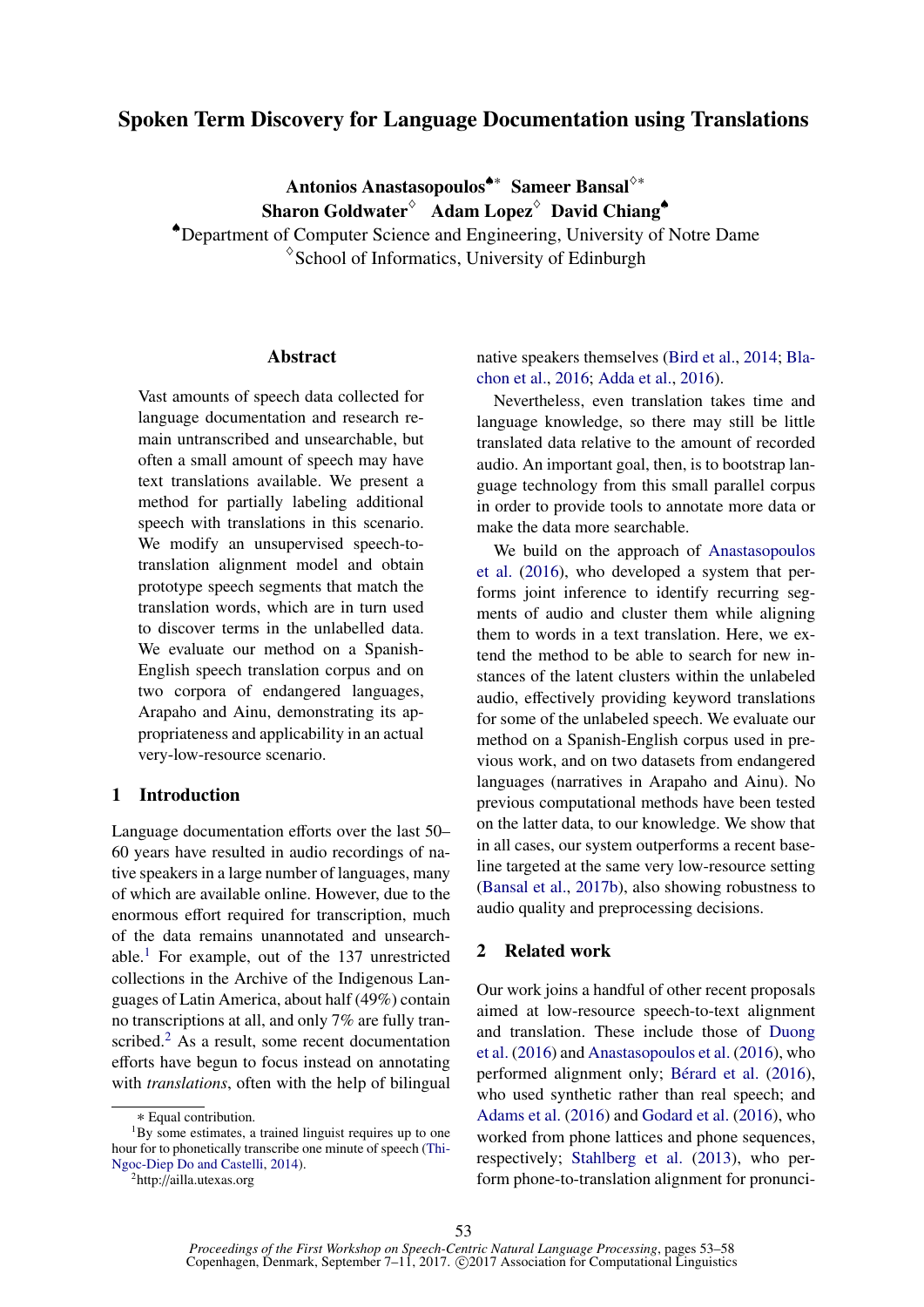ation extraction. Weiss et al. (2017) presented a sequence-to-sequence neural model that learned a direct mapping from speech to translated text with impressive results, but was trained on roughly 140 hours of parallel data—far more than is available for most endangered languages.

The only previous system we know of to address the same very-low-resource scenario and provide translation terms for unlabeled audio is that of Bansal et al. (2017b) (henceforth UTD-align), who used an unsupervised term discovery system (Jansen et al., 2010) to cluster recurring audio segments into pseudowords. The pseudowords occurring in the parallel section of the corpus were then aligned to the translation text using IBM Model 1, and used to translate instances occurring in the test (audio-only) section.

#### 3 Method

The main difference between our method and UTD-align is that UTD-align clusters the audio prior to aligning with the translations, whereas we start by performing joint alignment and clustering using an improved version of the method proposed by Anastasopoulos et al. (2016) (henceforth s2t). The resulting aligned clusters are represented by one or more prototype speech segments. We extend s2t to identify new instances of those prototypes in the unlabeled speech, using a modified version of ZRTools, the same UTD toolkit used by UTD-align. $3$  (Jansen et al., 2010)

Previous work has indicated that using translation text to inform acoustic clustering provides more accurate clusters than just using UTD (Bansal et al., 2017a), so we initially expected that this straightforward extension of s2t would work better than UTD-align. However, early experiments indicated that the text had *too* much influence on clustering, yielding clusters with highly diverse audio, and thus poor prototypes. Thus, we modified  $s2t<sup>4</sup>$  in order to account for this issue, obtaining prototypes of higher quality (§3.1), which we search for in the unlabeled audio (§3.2).

#### 3.1 Aligning speech to translation

The s2t model is an extension of IBM Model 2 for word alignment (Brown et al., 1993), combined with K-means clustering using Dynamic Time Warping (DTW) (Berndt and Clifford, 1994) as a distance measure. It uses expectationmaximization (EM) to align speech segments to words in the parallel text, while jointly clustering the segments. Each translation word is aligned to an acoustic segment, with overlapping alignments and unaligned speech spans being allowed.

In the original implementation, every translation word was represented by a fixed number (2) of acoustic sub-clusters, with a single prototype representing each.<sup>5</sup> The prototypes are averages of the segments in the cluster, computed using DTW Barycenter Averaging (Petitjean et al., 2011). At the E-step, each segment was assigned to its closest sub-cluster, and at the M-step the sub-cluster's prototype was re-computed. However, the original choice of two subclusters was fairly arbitrary, and we found it doesn't sufficiently account for the wide acoustic variability due to gender or speaker. We thus modify s2t so that, before the M-step, each cluster's segments are grouped into sub-clusters using connected components clustering with a similarity threshold  $\delta$ , following Park and Glass (2008). That way, the number of subclusters and prototypes for each translation word is determined automatically based on the acoustic similarity of the segments.

Our preliminary analysis showed that shorter alignments tend to introduce significantly more noise than longer ones. Therefore, in the final Mstep of s2t, we discard all segments shorter than a length threshold *t* before computing the prototypes. We use the default values for the rest of the s2t parameters.

Another pragmatic choice we made based on the performance of our method was to remove the stopwords from the translations, following Bansal et al. (2017b). The rationale is that translation stopwords would not be particularly useful for labelling speech in our envisioned use cases.

# 3.2 Keyword Search

In the second stage, we use the approximate DTWbased pattern matching method of ZRTools to search for the obtained prototypes in the test data. We require that each discovered term matches at least *k*% of a prototype's length and that its DTW similarity score is higher than a threshold *s*. By varying *s* we can control the number of discovered terms, trading off precision and recall. Also, we do not allow overlapping matches; in the case

<sup>&</sup>lt;sup>3</sup>https://github.com/arenjansen/ZRTools

<sup>&</sup>lt;sup>4</sup>The code is available at

https://bitbucket.org/ndnlp/translationTermDiscovery

<sup>5</sup>https://bitbucket.org/ndnlp/speech2translation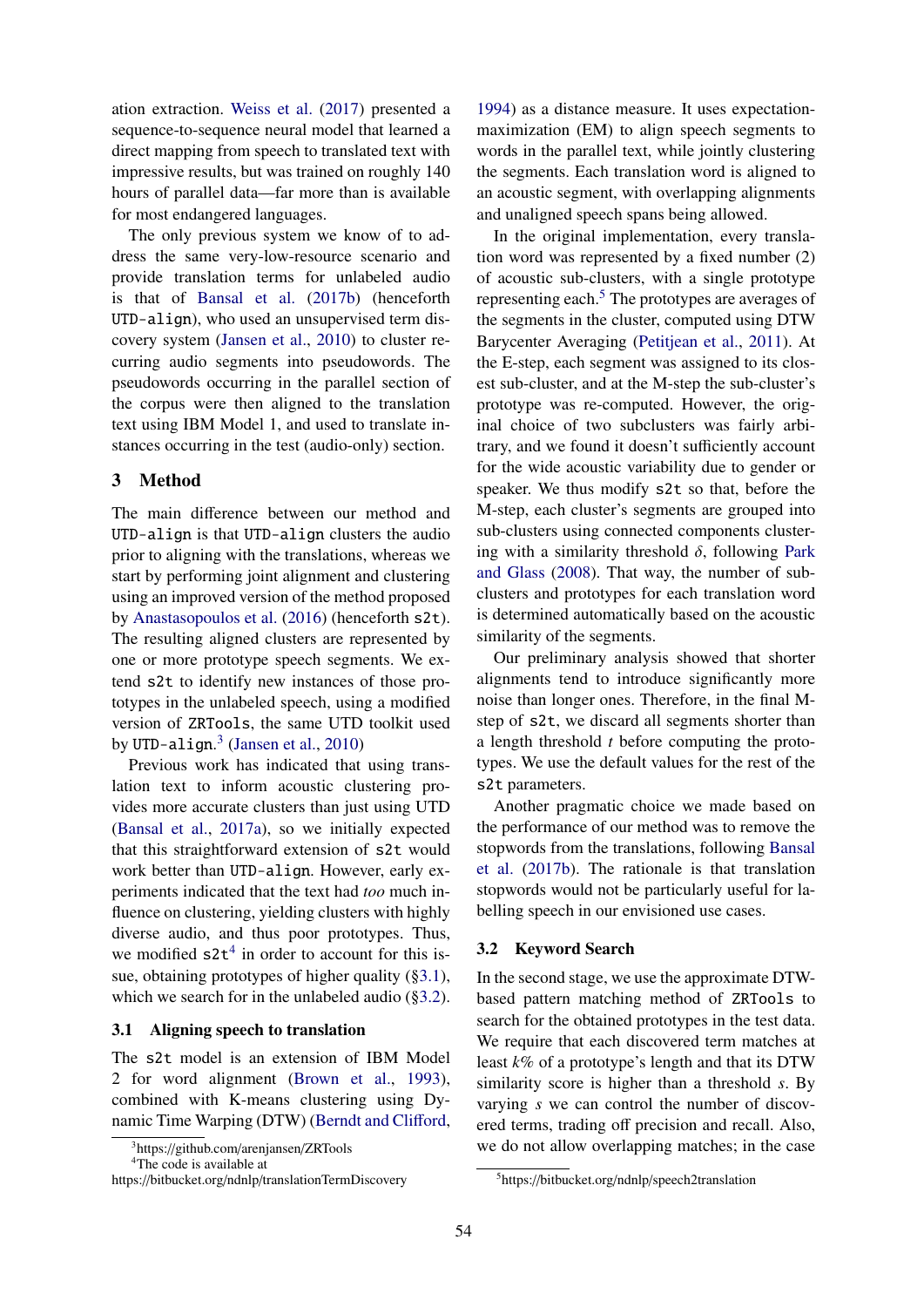of an overlap, we output the match with the higher score.

# 4 Experiments

The CALLHOME Spanish Speech dataset (LDC2014T23) with English translations (Post et al., 2013) has been used in almost all groundlaying previous work, treating Spanish as a low-resource language. As a collection of telephone conversations between relatives (about 20 total hours of audio), it doesn't match our language documentation scenario, but we use it in order to compare our method with previous work.

We shuffle the utterances and split them into training, dev, and test sets with 70%, 10%, and 20% of the data, respectively. We filter the active audio regions using energy-based voice activity detection (VAD). We obtain prototypes in the training set and tune the values of the length threshold *t*, the similarity threshold *d*, and the partial overlap threshold *k* on the development set using grid search. The best parameter combination is  $t = 300$  ms,  $d = 90\%$ , and  $k = 80\%$ , while  $s = 0.90$  returns the highest F-score. We evaluate our discovered translation terms on the test set using precision, recall, and F-score at the token level over the correct bag-of-words translations.

We also evaluate our method on two lowresource endangered languages, Arapaho and Ainu. For these experiments, we only have a training and test set, so we use the same preprocessing and hyperparameter settings as in CALLHOME.

Arapaho is an Algonquian language with about 1,000 native speakers, mostly in Wyoming. We use 8 narratives published at The Arapaho Language Project, $6$  which provides the narratives' audio along with English translations, among other language learning resources.

Hokkaido Ainu is the sole surviving member of the Ainu language family and is generally considered a language isolate. As of 2007, only ten native speakers were alive. The Glossed Audio Corpus of Ainu Folklore provides 10 narratives with audio and translations in English.<sup>7</sup> More information and statistics on the Arapaho and Ainu corpora is provided in Tables 4 and 5.

| Method                                                  |                |     | Prec Rec F-score   Coverage |
|---------------------------------------------------------|----------------|-----|-----------------------------|
| UTD-align $\vert$ 5.1 2.1                               |                | 3.0 | 27%                         |
| ours                                                    | $4.2\quad 3.5$ | 3.8 | 59%                         |
| ours (oracle) $\begin{array}{ l} 5.3 \ 4.9 \end{array}$ |                | 5.1 | 65%                         |

Table 1: Results of our method and baseline work on the CALLHOME dataset. Our method improves over UTD-align whether inferring alignments or using oracle (silver) alignments.

### 4.1 Results on CALLHOME

We first evaluate the effect of our modifications to the s2t method, by calculating alignment Fscore on links between speech frames and translation words.<sup>8</sup> The intermediate sub-clustering step between the E- and M-steps results in a more informed selection of the number of sub-clusters that increases the alignment F-score by 1.5%. Also, removing translation stopwords further leads to higher alignment precision by  $+4\%$ . Alignment recall is lower since it's computed over the alignments of both content and stopwords. Although both improvements are small, the higher alignment precision leads to better prototypes.

In addition, Duong et al. (2016) created "silver" standard speech-to-translation alignments by combining the forced speech-to-transcription alignments and the transcription-to-translation word alignments. These are useful for evaluating how well the prototype creation and matching could work, given oracle speech-to-translation alignments. In Table 1, we report precision, recall, and F-score on the discovered translation terms (at the token level) using prototypes from both "silver" and noisy alignments. We also report the percentage of active audio that is labelled (coverage). In both cases we outperform UTD-align.<sup>9</sup> Even though there is room for improvement, using the translation information at the alignment stage certainly improves the clustering, as anticipated. Another advantage of our method over UTD-align is its significantly improved coverage of the active audio, as shown in the last column of Table 1. The precision-recall curve obtained by varying the output similarity threshold *s* is shown in Figure 1.

<sup>6</sup>http://www.colorado.edu/csilw/alp/index.html

<sup>7</sup>http://ainucorpus.ninjal.ac.jp/corpus/en/

 $8$ See the paper by Duong et al. (2016) for a full definition. <sup>9</sup>The code was provided by the authors of UTD-align.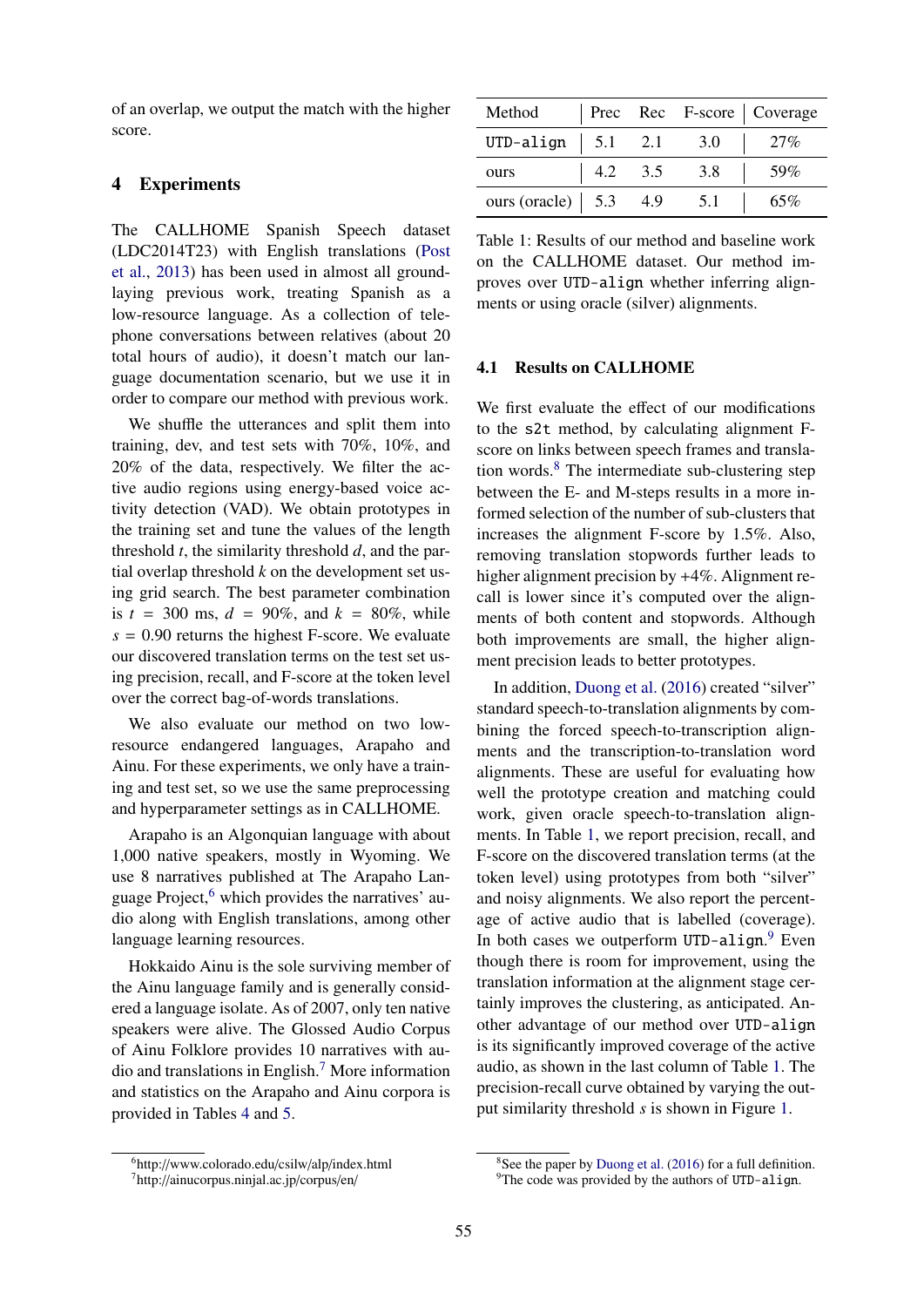

Figure 1: Average precision and recall curve for our discovered matches in CALLHOME and the Arapaho and Ainu test narratives (varying the output threshold *s* between 0.90 and 0.94).

| Arapaho<br>narrative | Terms<br>found | Prec<br>$(\%)$ | Rec<br>$(\%)$ | Oracle<br>Recall |
|----------------------|----------------|----------------|---------------|------------------|
| 1                    | 29             | 31.0           | 4.7           | 32.3             |
| 2                    | 65             | 21.5           | 8.0           | 44.3             |
| 3                    | 91             | 77             | 6.4           | 54.5             |
| 4                    | 158            | 13.9           | 8.4           | 53.4             |
| 6                    | 1              | 100.0          | 0.7           | 41.4             |
| 7                    | 104            | 7.7            | 7.1           | 44.6             |
| 8                    | 10             | 30.0           | 4.5           | 65.2             |
| average-ours         | 65             | 14.0           | 6.0           |                  |
| $UTD-align$          | $\overline{c}$ | 26.7           | 0.4           |                  |

Table 2: Results on Arapaho narratives. In general, we identify meaningful translation terms.

#### 4.2 Results on Arapaho and Ainu

Out of the eight Arapaho narratives, we select the longest (18 minutes of audio, 233 English word types) for training, using the other seven (32 minutes total) for evaluation. The Ainu collection provides ten narratives, so we use the first two for training (24 minutes of audio, 494 English word types) and the rest (133 minutes total) as test data.

Treating each narrative as a bag of words, the precision and recall results at the token level are shown in Tables 2 and 3. The last columns of these Tables correspond to the highest possible recall that we could get if we discovered all the training terms that also appear in the test set. Precisionrecall curves can be seen in Figure 1.

On both corpora, UTD-align identifies hardly any translation terms, with recall scores below 1% and average F-scores of 0.8% and 0.2% for Arapaho and Ainu, respectively. Preprocessing with the same VAD script as for our method, UTD-align produced too many spurious matches

| Ainu<br>narrative | Terms<br>found | Prec<br>$(\%)$ | Rec<br>$(\%)$ | Oracle<br>Recall |
|-------------------|----------------|----------------|---------------|------------------|
| 3                 | 80             | 50.0           | 3.8           | 63.0             |
| 4                 | 73             | 49.3           | 4.5           | 67.1             |
| 5                 | 199            | 49.7           | 5.1           | 61.8             |
| 6                 | 174            | 22.4           | 9.0           | 65.0             |
| 7                 | 123            | 19.5           | 8.9           | 56.1             |
| 8                 | 122            | 57.4           | 3.9           | 67.8             |
| 9                 | 59             | 62.7           | 1.5           | 63.0             |
| 10                | 149            | 46.3           | 6.6           | 69.7             |
| average-ours      | 122            | 42.3           | 4.2           |                  |
| UTD-align         | 4              | 24.2           | 0.1           |                  |

Table 3: Results on the Ainu narratives. We are able to correctly identify several terms per story, with quite high precision.

(millions); we then used a more aggressive filtering which removed more parts of the audio, but it resulted in too few discovered matches (as shown here). In principle, it should be possible to tailor the preprocessing parameters for each corpus and improve results for UTD-align.

Our method, instead, outputs several terms per narrative without the need to readjust preprocessing decisions, with F-scores of 8.4% (Arapaho) and 7.2% (Ainu). Two exceptions are Arapaho narratives #6 and #8, which, unlike our training data, are narrated by a woman. Although there is clearly room for improvement in terms of recall, as shown by the last columns of Tables 2 and 3, we are generally able to identify meaningful terms.

For most of the Arapaho stories we discover named entities such as *Ghost* and *Strong Bear*, content nouns like *tipis* and *mountains*, or verbs such as *hunting*. In Ainu we discover more terms, but the narratives are also longer. A larger domain shift between training and test (small overlap on named entities and other content words) leads to lower recall compared to Arapaho. Our method correctly identifies mostly common terms in the Ainu narratives, like *village*, *food*, as well as verbs used in narration such as *said*, *went*, or *came*.

#### 5 Conclusion

We propose a method that modifies and extends a speech-to-translation alignment method and can be used for identifying translation terms in unlabeled audio, appropriate for extremely small datasets. On CALLHOME, we show small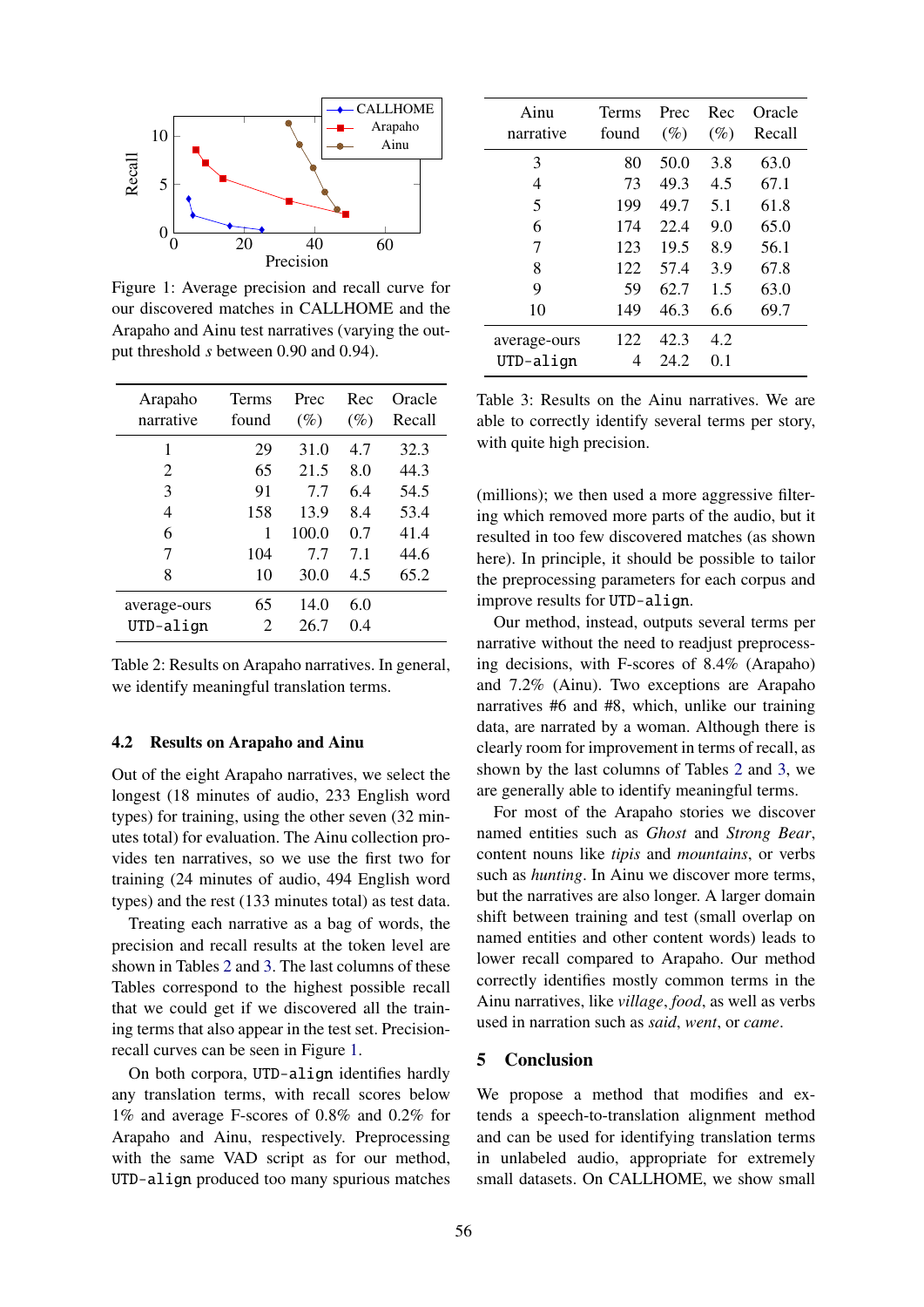improvements over a recent baseline. We also demonstrate the applicability of our method on language documentation scenarios, by applying it on two endangered language datasets. Speaker differences are still an issue, but our method is more robust to differences in acoustic quality than the previous method.

Acknowledgements We are grateful for support from NSF Award 1464553. This work was also supported in part by a James S McDonnell Foundation Scholar Award and a Google faculty research award. Goldwater is the recipient of James S. McDonnell Foundation Scholar Award #220020374.

### References

- Oliver Adams, Graham Neubig, Trevor Cohn, Steven Bird, Quoc Truong Do, and Satoshi Nakamura. 2016. Learning a lexicon and translation model from phoneme lattices. In *Proc. EMNLP*, pages 2377–2382.
- Gilles Adda, Sebastian Stüker, Martine Adda-Decker, Odette Ambouroue, Laurent Besacier, David Blachon, Hélène Bonneau-Maynard, Pierre Godard, Fatima Hamlaoui, Dmitry Idiatov, et al. 2016. Breaking the unwritten language barrier: The BULB project. *Procedia Computer Science*, 81:8–14.
- Antonios Anastasopoulos, David Chiang, and Long Duong. 2016. An unsupervised probability model for speech-to-translation alignment of low-resource languages. In *Proc. EMNLP*, pages 1255–1263.
- Sameer Bansal, Herman Kamper, Sharon Goldwater, and Adam Lopez. 2017a. Weakly supervised spoken term discovery using cross-lingual side information. In *Proc. ICASSP*.
- Sameer Bansal, Herman Kamper, Adam Lopez, and Sharon Goldwater. 2017b. Towards speech-to-text translation without speech recognition. In *Proc. EACL, Vol. 2*, pages 474–479.
- Alexandre Bérard, Olivier Pietquin, Christophe Servan, and Laurent Besacier. 2016. Listen and translate: A proof of concept for end-to-end speech-to-text translation. In *Proc. NIPS End-to-end Learning for Speech and Audio Processing Workshop*.
- Donald J. Berndt and James Clifford. 1994. Using dynamic time warping to find patterns in time series. In *Proc. KDD*, pages 359–370.
- Steven Bird, Lauren Gawne, Katie Gelbart, and Isaac McAlister. 2014. Collecting bilingual audio in remote indigenous communities. In *Proc. COLING*, pages 1015–1024.
- David Blachon, Elodie Gauthier, Laurent Besacier, Guy-Noël Kouarata, Martine Adda-Decker, and Annie Rialland. 2016. Parallel speech collection for under-resourced language studies using the Lig-Aikuma mobile device app. *Procedia Computer Science*, 81:61–66.
- Peter F. Brown, Vincent J. Della Pietra, Stephen A. Della Pietra, and Robert L. Mercer. 1993. The mathematics of statistical machine translation: Parameter estimation. *Computational Linguistics*, 19(2):263–311.
- Long Duong, Antonios Anastasopoulos, David Chiang, Steven Bird, and Trevor Cohn. 2016. An attentional model for speech translation without transcription. In *Proc. NAACL-HLT*, pages 949–959.
- Pierre Godard, Gilles Adda, Martine Adda-Decker, Alexandre Allauzen, Laurent Besacier, Helene Bonneau-Maynard, Guy-Noël Kouarata, Kevin Löser, Annie Rialland, and Francois Yvon. 2016. Preliminary experiments on unsupervised word discovery in Mboshi. In *Proc. INTERSPEECH*.
- Aren Jansen, Kenneth Church, and Hynek Hermansky. 2010. Towards spoken term discovery at scale with zero resources. In *Proc. INTERSPEECH*, pages 1676–1679.
- Alex S. Park and James R. Glass. 2008. Unsupervised pattern discovery in speech. *IEEE Trans. Audio, Speech, and Language Processing*, 16(1):186–197.
- François Petitjean, Alain Ketterlin, and Pierre Gançarski. 2011. A global averaging method for dynamic time warping, with applications to clustering. *Pattern Recognition*, 44(3):678–693.
- Matt Post, Gaurav Kumar, Adam Lopez, Damianos Karakos, Chris Callison-Burch, and Sanjeev Khudanpur. 2013. Improved speech-to-text translation with the fisher and callhome spanish-english speech translation corpus. In *Proc. IWSLT*.
- Felix Stahlberg, Tim Schlippe, Stephan Vogel, and Tanja Schultz. 2013. Pronunciation extraction from phoneme sequences through cross-lingual word-tophoneme alignment. In *ICSLSP*, pages 260–272. Springer.
- Alexis Michaud Thi-Ngoc-Diep Do and Eric Castelli. 2014. Towards the automatic processing of Yongning Na (Sino-Tibetan): developing a 'light' acoustic model of the target language and testing 'heavyweight' models from five national languages. In *Proc. SLTU*, pages 153–160.
- Ron J. Weiss, Jan Chorowski, Navdeep Jaitly, Yonghui Wu, and Zhifeng Chen. 2017. Sequence-tosequence models can directly transcribe foreign speech. arXiv:1703.08581.